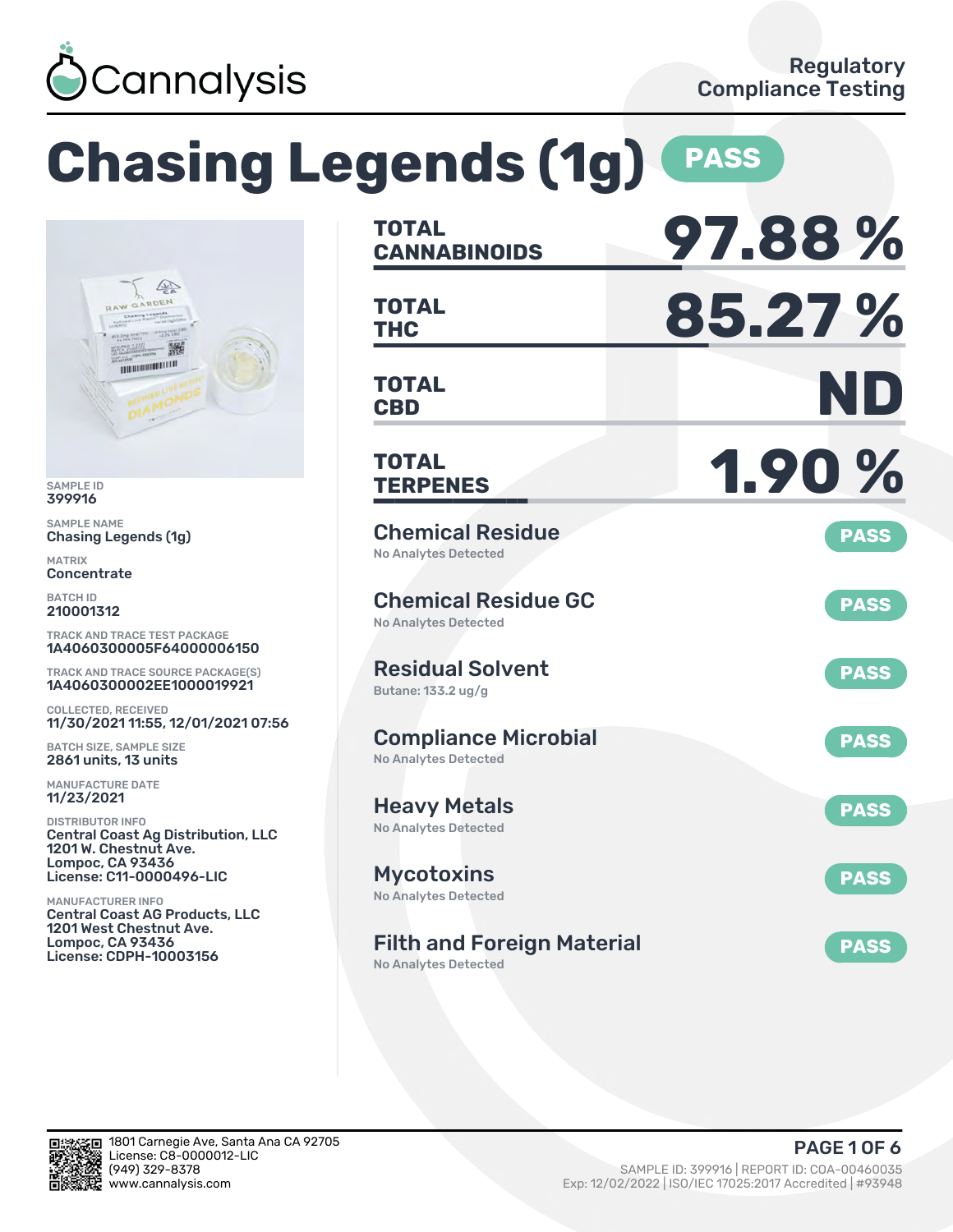

# CANNABINOID ANALYSIS

Total THC,CBD value(s) have been decarboxylated.

| TOTAL THC:          | 852.7 mg/g (85.27 %), 852.7 mg per package |
|---------------------|--------------------------------------------|
| TOTAL CBD:          | ND.                                        |
| TOTAL CANNABINOIDS: | 978.8 mg/g (97.88 %)                       |

UNIT OF MEASUREMENT: Milligrams per Gram(mg/g)

| <b>ANALYTE</b>         | <b>RESULT</b>           | LOD    | <b>LLOO</b> | <b>ANALYTE</b>   | <b>RESULT</b> | <b>LOD</b> | LL <sub>00</sub> |
|------------------------|-------------------------|--------|-------------|------------------|---------------|------------|------------------|
| THCa                   | 969.4 mg/g (96.94 %)    | 0.5000 | 1.0000      | CBDa             | <b>ND</b>     | 0.5000     | 1.0000           |
| D9THC                  | $2.547$ mg/g (0.2547 %) | 0.5000 | 1.0000      | <b>CBD</b>       | <b>ND</b>     | 0.5000     | 1.0000           |
| D8THC                  | $<$ 1 mg/g              | 0.5000 | 1.0000      | CBD <sub>v</sub> | <b>ND</b>     | 0.5000     | 1.0000           |
| <b>CBN</b>             | <b>ND</b>               | 0.5000 | 1.0000      | CBCa             | $<$ 1 mg/g    | 0.5000     | 1.0000           |
| THCva                  | 5.821 mg/g (0.5821 %)   | 0.5000 | 1.0000      | <b>CBC</b>       | <b>ND</b>     | 0.5000     | 1.0000           |
| <b>THC<sub>v</sub></b> | <b>ND</b>               | 0.5000 | 1.0000      | CBGa             | $<$ 1 mg/g    | 0.5000     | 1.0000           |
| ExoTHC                 | 1.039 mg/g (0.1039 %)   | 0.5000 | 1.0000      | <b>CBG</b>       | <b>ND</b>     | 0.5000     | 1.0000           |
| <b>CBL</b>             | <b>ND</b>               | 0.5000 | 1.0000      |                  |               |            |                  |
|                        |                         |        |             |                  |               |            |                  |

#### ADDITIONAL INFORMATION

| Method:              | SOP-TECH-001 | Sample Prepped: 12/01/2021 12:43  | Sample Approved: 12/02/2021 09:16  |  |
|----------------------|--------------|-----------------------------------|------------------------------------|--|
| Instrument: UPLC-DAD |              | Sample Analyzed: 12/01/2021 14:41 | Prep-Analytical Batch: 34269-28215 |  |



#### TOTAL TERPENES: 19.03 mg/g (1.903 %)

| UNIT OF MEASUREMENT: | Milligrams per Gram(mg/g) |  |
|----------------------|---------------------------|--|
|                      |                           |  |

| <b>ANALYTE</b>          | <b>RESULT</b>                                                                                                                                          | LOD    | <b>LLOQ</b> | <b>ANALYTE</b>         | <b>RESULT</b>                                       | LOD    | <b>LLOQ</b> |
|-------------------------|--------------------------------------------------------------------------------------------------------------------------------------------------------|--------|-------------|------------------------|-----------------------------------------------------|--------|-------------|
| 3-Carene                | <b>ND</b>                                                                                                                                              | 1.000  | 2.500       | Alpha bisabolol        | <b>ND</b>                                           | 0.1000 | 0.5000      |
| Alpha cedrene           | <b>ND</b>                                                                                                                                              | 1.000  | 2.500       | Alpha humulene         | <b>ND</b>                                           | 0.5000 | 1.000       |
| Alpha pinene            | 1.542 mg/g (0.1542 %)                                                                                                                                  | 0.1000 | 1.000       | Alpha terpinene        | <b>ND</b>                                           | 0.5000 | 1.000       |
| Alpha terpineol         | <lloq< td=""><td>0.3260</td><td>0.6520</td><td>Beta caryophyllene</td><td>1.184 mg/g <math>(0.1184\%)</math></td><td>0.5000</td><td>1.000</td></lloq<> | 0.3260 | 0.6520      | Beta caryophyllene     | 1.184 mg/g $(0.1184\%)$                             | 0.5000 | 1.000       |
| Beta myrcene            | 7.451 mg/g (0.7451 %)                                                                                                                                  | 0.5000 | 1.000       | Beta pinene            | <ll0q< td=""><td>0.6070</td><td>1.214</td></ll0q<>  | 0.6070 | 1.214       |
| <b>Borneol</b>          | <b>ND</b>                                                                                                                                              | 1.000  | 2.500       | Camphene               | <b>ND</b>                                           | 0.5000 | 1.000       |
| Camphor                 | <b>ND</b>                                                                                                                                              | 0.1000 | 0.5000      | Caryophyllene oxide ND |                                                     | 0.5000 | 2.500       |
| Cedrol                  | <b>ND</b>                                                                                                                                              | 0.5000 | 1.000       | Cis geraniol           | <b>ND</b>                                           | 1.000  | 2.500       |
| Cis nerolidol           | <b>ND</b>                                                                                                                                              | 2.500  | 5.000       | Eucalyptol             | <b>ND</b>                                           | 0.1000 | 0.5000      |
| Fenchol                 | <lloq< td=""><td>0.5000</td><td>1.000</td><td>Fenchone</td><td><lloq< td=""><td>0.1000</td><td>0.5000</td></lloq<></td></lloq<>                        | 0.5000 | 1.000       | Fenchone               | <lloq< td=""><td>0.1000</td><td>0.5000</td></lloq<> | 0.1000 | 0.5000      |
| Gamma terpinene         | <b>ND</b>                                                                                                                                              | 0.1000 | 0.5000      | Gamma terpineol        | <b>ND</b>                                           | 0.2090 | 0.5230      |
| Geranyl acetate         | <b>ND</b>                                                                                                                                              | 0.1000 | 0.5000      | Guaiol                 | <b>ND</b>                                           | 2.500  | 5.000       |
| Isoborneol              | <b>ND</b>                                                                                                                                              | 0.5000 | 1.000       | Isopulegol             | <b>ND</b>                                           | 2.500  | 5.000       |
| Limonene                | 7.252 mg/g (0.7252 %)                                                                                                                                  | 0.5000 | 2.500       | Linalool               | <ll0q< td=""><td>0.5000</td><td>1.000</td></ll0q<>  | 0.5000 | 1.000       |
| Menthol                 | <b>ND</b>                                                                                                                                              | 1.000  | 2.500       | Ocimene 1              | <b>ND</b>                                           | 0.1550 | 0.3100      |
| Ocimene <sub>2</sub>    | <lloq< td=""><td>0.3450</td><td>1.725</td><td>P-cymene</td><td><b>ND</b></td><td>0.5230</td><td>1.045</td></lloq<>                                     | 0.3450 | 1.725       | P-cymene               | <b>ND</b>                                           | 0.5230 | 1.045       |
| P-mentha-1.5-diene ND   |                                                                                                                                                        | 0.5000 | 1.000       | Pulegone               | <b>ND</b>                                           | 0.1000 | 0.5000      |
| Sabinene                | <b>ND</b>                                                                                                                                              | 0.5000 | 1.000       | Terpinolene            | 1.599 mg/g (0.1599 %)                               | 0.1000 | 0.5000      |
| Trans beta farnesene ND |                                                                                                                                                        | 2.500  | 5.000       | Trans geraniol         | <b>ND</b>                                           | 0.5000 | 2.500       |
| Trans nerolidol         | <b>ND</b>                                                                                                                                              | 0.5000 | 2.500       | Valencene              | <b>ND</b>                                           | 0.5000 | 1.000       |
|                         |                                                                                                                                                        |        |             |                        |                                                     |        |             |

| <b>ANALYTE</b>          | <b>RESULT</b>                                                                                                                                           | <b>LOD</b> | <b>LLOQ</b> | <b>ANALYTE</b>         | <b>RESULT</b>                                       | LOD    | <b>LLOQ</b> |
|-------------------------|---------------------------------------------------------------------------------------------------------------------------------------------------------|------------|-------------|------------------------|-----------------------------------------------------|--------|-------------|
| 3-Carene                | <b>ND</b>                                                                                                                                               | 1.000      | 2.500       | Alpha bisabolol        | <b>ND</b>                                           | 0.1000 | 0.5000      |
| Alpha cedrene           | <b>ND</b>                                                                                                                                               | 1.000      | 2.500       | Alpha humulene         | <b>ND</b>                                           | 0.5000 | 1.000       |
| Alpha pinene            | 1.542 mg/g $(0.1542 \%)$                                                                                                                                | 0.1000     | 1.000       | Alpha terpinene        | <b>ND</b>                                           | 0.5000 | 1.000       |
| Alpha terpineol         | <lloq< td=""><td>0.3260</td><td>0.6520</td><td>Beta caryophyllene</td><td>1.184 mg/g <math>(0.1184 \%)</math></td><td>0.5000</td><td>1.000</td></lloq<> | 0.3260     | 0.6520      | Beta caryophyllene     | 1.184 mg/g $(0.1184 \%)$                            | 0.5000 | 1.000       |
| Beta myrcene            | 7.451 mg/g (0.7451 %)                                                                                                                                   | 0.5000     | 1.000       | Beta pinene            | <ll0q< td=""><td>0.6070</td><td>1.214</td></ll0q<>  | 0.6070 | 1.214       |
| Borneol                 | <b>ND</b>                                                                                                                                               | 1.000      | 2.500       | Camphene               | <b>ND</b>                                           | 0.5000 | 1.000       |
| Camphor                 | <b>ND</b>                                                                                                                                               | 0.1000     | 0.5000      | Caryophyllene oxide ND |                                                     | 0.5000 | 2.500       |
| Cedrol                  | <b>ND</b>                                                                                                                                               | 0.5000     | 1.000       | Cis geraniol           | <b>ND</b>                                           | 1.000  | 2.500       |
| Cis nerolidol           | <b>ND</b>                                                                                                                                               | 2.500      | 5.000       | Eucalyptol             | <b>ND</b>                                           | 0.1000 | 0.5000      |
| Fenchol                 | <lloq< td=""><td>0.5000</td><td>1.000</td><td>Fenchone</td><td><lloq< td=""><td>0.1000</td><td>0.5000</td></lloq<></td></lloq<>                         | 0.5000     | 1.000       | Fenchone               | <lloq< td=""><td>0.1000</td><td>0.5000</td></lloq<> | 0.1000 | 0.5000      |
| Gamma terpinene         | <b>ND</b>                                                                                                                                               | 0.1000     | 0.5000      | Gamma terpineol        | <b>ND</b>                                           | 0.2090 | 0.5230      |
| Geranyl acetate         | <b>ND</b>                                                                                                                                               | 0.1000     | 0.5000      | Guaiol                 | <b>ND</b>                                           | 2.500  | 5.000       |
| Isoborneol              | <b>ND</b>                                                                                                                                               | 0.5000     | 1.000       | Isopulegol             | <b>ND</b>                                           | 2.500  | 5.000       |
| Limonene                | 7.252 mg/g $(0.7252 \%)$                                                                                                                                | 0.5000     | 2.500       | Linalool               | <lloq< td=""><td>0.5000</td><td>1.000</td></lloq<>  | 0.5000 | 1.000       |
| Menthol                 | <b>ND</b>                                                                                                                                               | 1.000      | 2.500       | Ocimene 1              | <b>ND</b>                                           | 0.1550 | 0.3100      |
| Ocimene 2               | <lloq< td=""><td>0.3450</td><td>1.725</td><td>P-cymene</td><td><b>ND</b></td><td>0.5230</td><td>1.045</td></lloq<>                                      | 0.3450     | 1.725       | P-cymene               | <b>ND</b>                                           | 0.5230 | 1.045       |
| P-mentha-1,5-diene ND   |                                                                                                                                                         | 0.5000     | 1.000       | Pulegone               | <b>ND</b>                                           | 0.1000 | 0.5000      |
| Sabinene                | <b>ND</b>                                                                                                                                               | 0.5000     | 1.000       | Terpinolene            | 1.599 mg/g (0.1599 %)                               | 0.1000 | 0.5000      |
| Trans beta farnesene ND |                                                                                                                                                         | 2.500      | 5.000       | Trans geraniol         | <b>ND</b>                                           | 0.5000 | 2.500       |
| Trans nerolidol         | <b>ND</b>                                                                                                                                               | 0.5000     | 2.500       | Valencene              | <b>ND</b>                                           | 0.5000 | 1.000       |



1801 Carnegie Ave, Santa Ana CA 92705 License: C8-0000012-LIC<br>(949) 329-8378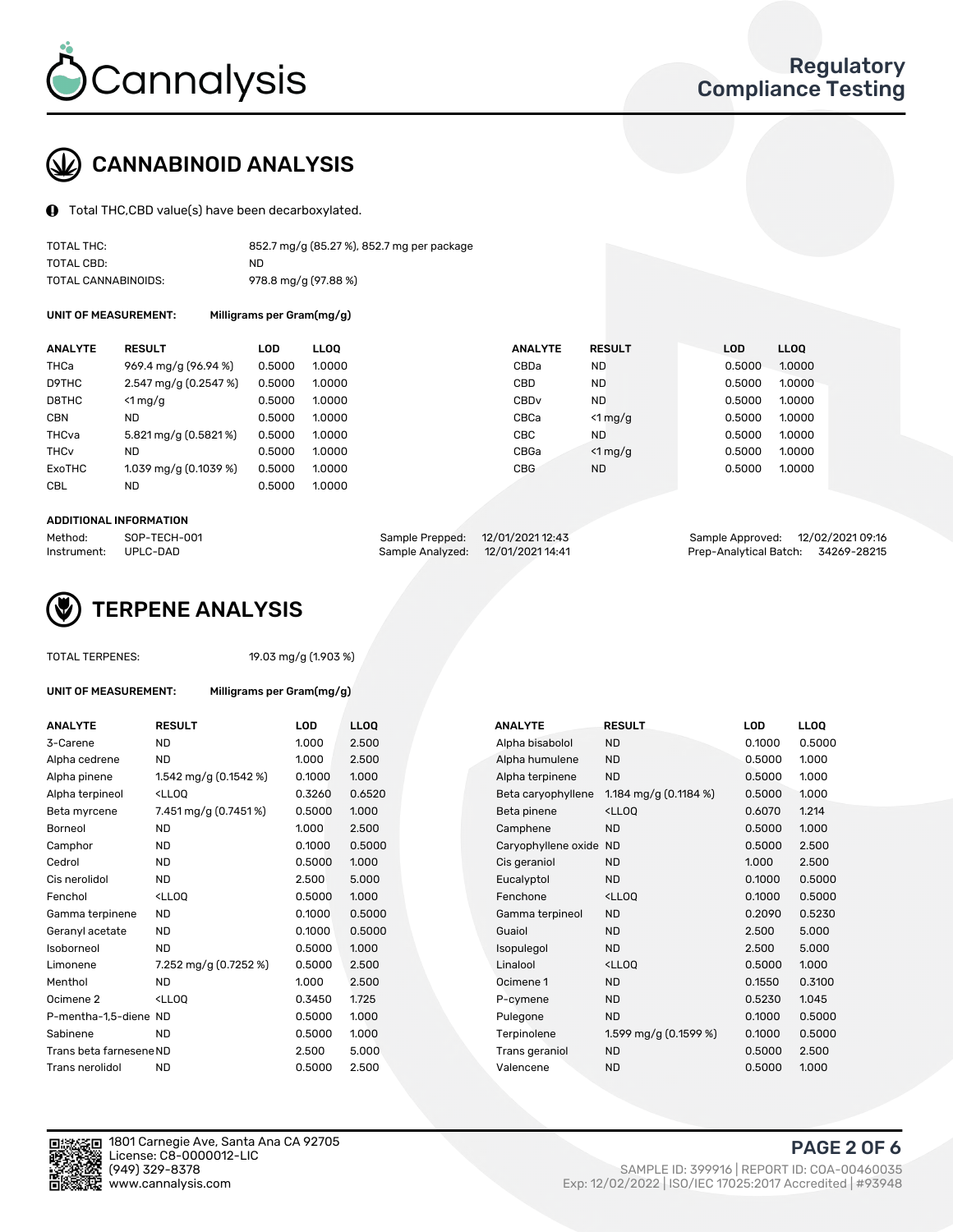

### Regulatory Compliance Testing

#### ADDITIONAL INFORMATION

Method: SOP-TECH-027 Sample Prepped: 12/01/2021 13:17 Sample Approved: 12/02/2021 10:17 Prep-Analytical Batch: 34278-28211



CHEMICAL RESIDUE ANALYSIS PASS

UNIT OF MEASUREMENT: Micrograms per Gram(ug/g)

| <b>ANALYTE</b>    | <b>RESULT</b> | LOD    | LLOQ   | <b>ACTION LEVEL</b> |      | <b>ANALYTE</b>      | <b>RESULT</b> | LOD    | <b>LLOQ</b> | <b>ACTION LEVEL</b> |      |
|-------------------|---------------|--------|--------|---------------------|------|---------------------|---------------|--------|-------------|---------------------|------|
| Abamectin         | <b>ND</b>     | 0.0200 | 0.0400 | 0.1000              | Pass | Acephate            | <b>ND</b>     | 0.0200 | 0.0400      | 0.1000              | Pass |
| Acequinocyl       | <b>ND</b>     | 0.0200 | 0.0400 | 0.1000              | Pass | Acetamiprid         | <b>ND</b>     | 0.0200 | 0.0400      | 0.1000              | Pass |
| Aldicarb          | <b>ND</b>     | 0.0200 | 0.0400 | 0.0                 | Pass | Azoxystrobin        | <b>ND</b>     | 0.0200 | 0.0400      | 0.1000              | Pass |
| Bifenazate        | <b>ND</b>     | 0.0200 | 0.0400 | 0.1000              | Pass | <b>Bifenthrin</b>   | <b>ND</b>     | 0.0200 | 0.0400      | 3.000               | Pass |
| <b>Boscalid</b>   | <b>ND</b>     | 0.0200 | 0.0400 | 0.1000              | Pass | Carbarvl            | <b>ND</b>     | 0.0200 | 0.0400      | 0.5000              | Pass |
| Carbofuran        | <b>ND</b>     | 0.0200 | 0.0400 | 0.0                 | Pass | Chlorantraniliprole | <b>ND</b>     | 0.0200 | 0.0400      | 10.00               | Pass |
| Clofentezine      | <b>ND</b>     | 0.0200 | 0.0400 | 0.1000              | Pass | Coumaphos           | <b>ND</b>     | 0.0200 | 0.0400      | 0.0                 | Pass |
| Cyfluthrin        | <b>ND</b>     | 0.4000 | 1.000  | 2.000               | Pass | Cypermethrin        | <b>ND</b>     | 0.4000 | 1.000       | 1.000               | Pass |
| Daminozide        | <b>ND</b>     | 0.0200 | 0.0400 | 0.0                 | Pass | Diazinon            | <b>ND</b>     | 0.0200 | 0.0400      | 0.1000              | Pass |
| <b>Dichlorvos</b> | <b>ND</b>     | 0.0200 | 0.0400 | 0.0                 | Pass | Dimethoate          | <b>ND</b>     | 0.0200 | 0.0400      | 0.0                 | Pass |
| Dimethomorph      | <b>ND</b>     | 0.0200 | 0.0400 | 2.000               | Pass | <b>Ethoprophos</b>  | <b>ND</b>     | 0.0200 | 0.0400      | 0.0                 | Pass |
| Etofenprox        | <b>ND</b>     | 0.0200 | 0.0400 | 0.0                 | Pass | Etoxazole           | <b>ND</b>     | 0.0200 | 0.0400      | 0.1000              | Pass |
| Fenhexamid        | <b>ND</b>     | 0.0200 | 0.0400 | 0.1000              | Pass | Fenoxycarb          | <b>ND</b>     | 0.0200 | 0.0400      | 0.0                 | Pass |
| Fenpyroximate     | <b>ND</b>     | 0.0200 | 0.0400 | 0.1000              | Pass | Fipronil            | <b>ND</b>     | 0.0400 | 0.1000      | 0.0                 | Pass |
| Flonicamid        | <b>ND</b>     | 0.0200 | 0.0400 | 0.1000              | Pass | Fludioxonil         | <b>ND</b>     | 0.0200 | 0.0400      | 0.1000              | Pass |
| Hexythiazox       | <b>ND</b>     | 0.0200 | 0.0400 | 0.1000              | Pass | Imazalil            | <b>ND</b>     | 0.0200 | 0.0400      | 0.0                 | Pass |
| Imidacloprid      | <b>ND</b>     | 0.0200 | 0.0400 | 5.000               | Pass | Kresoxim methyl     | <b>ND</b>     | 0.0200 | 0.0400      | 0.1000              | Pass |
| Malathion         | <b>ND</b>     | 0.0200 | 0.0400 | 0.5000              | Pass | Metalaxyl           | <b>ND</b>     | 0.0200 | 0.0400      | 2.000               | Pass |
| Methiocarb        | <b>ND</b>     | 0.0200 | 0.0400 | 0.0                 | Pass | Methomyl            | <b>ND</b>     | 0.0200 | 0.0400      | 1.000               | Pass |
| Mevinphos         | <b>ND</b>     | 0.0200 | 0.0400 | 0.0                 | Pass | Myclobutanil        | <b>ND</b>     | 0.0200 | 0.0400      | 0.1000              | Pass |
| Naled             | <b>ND</b>     | 0.0200 | 0.0400 | 0.1000              | Pass | Oxamyl              | <b>ND</b>     | 0.0200 | 0.0400      | 0.5000              | Pass |
| Paclobutrazol     | <b>ND</b>     | 0.0200 | 0.0400 | 0.0                 | Pass | Permethrins         | <b>ND</b>     | 0.0400 | 0.1000      | 0.5000              | Pass |
| Phosmet           | <b>ND</b>     | 0.0200 | 0.0400 | 0.1000              | Pass | Piperonyl butoxide  | <b>ND</b>     | 0.0200 | 0.0400      | 3.000               | Pass |
| Prallethrin       | <b>ND</b>     | 0.0200 | 0.0400 | 0.1000              | Pass | Propiconazole       | <b>ND</b>     | 0.0200 | 0.0400      | 0.1000              | Pass |
| Propoxur          | <b>ND</b>     | 0.0200 | 0.0400 | 0.0                 | Pass | Pyrethrins          | <b>ND</b>     | 0.0200 | 0.0400      | 0.5000              | Pass |
| Pyridaben         | <b>ND</b>     | 0.0200 | 0.0400 | 0.1000              | Pass | Spinetoram          | <b>ND</b>     | 0.0200 | 0.0400      | 0.1000              | Pass |
| Spinosad          | <b>ND</b>     | 0.0300 | 0.0700 | 0.1000              | Pass | Spiromesifen        | <b>ND</b>     | 0.0200 | 0.0400      | 0.1000              | Pass |
| Spirotetramat     | <b>ND</b>     | 0.0200 | 0.0400 | 0.1000              | Pass | Spiroxamine         | <b>ND</b>     | 0.0200 | 0.0400      | 0.0                 | Pass |
| Tebuconazole      | <b>ND</b>     | 0.0200 | 0.0400 | 0.1000              | Pass | Thiacloprid         | <b>ND</b>     | 0.0200 | 0.0400      | 0.0                 | Pass |
| Thiamethoxam      | <b>ND</b>     | 0.0200 | 0.0400 | 5.000               | Pass | Trifloxystrobin     | <b>ND</b>     | 0.0200 | 0.0400      | 0.1000              | Pass |
|                   |               |        |        |                     |      |                     |               |        |             |                     |      |

### ADDITIONAL INFORMATION

Method: SOP-TECH-002 Sample Prepped: 12/01/2021 13:08 Sample Approved: 12/02/2021 11:09<br>Instrument: LC-MS/MS Sample Analyzed: 12/01/2021 13:18 Prep-Analytical Batch: 34271-28206 Prep-Analytical Batch: 34271-28206

PAGE 3 OF 6

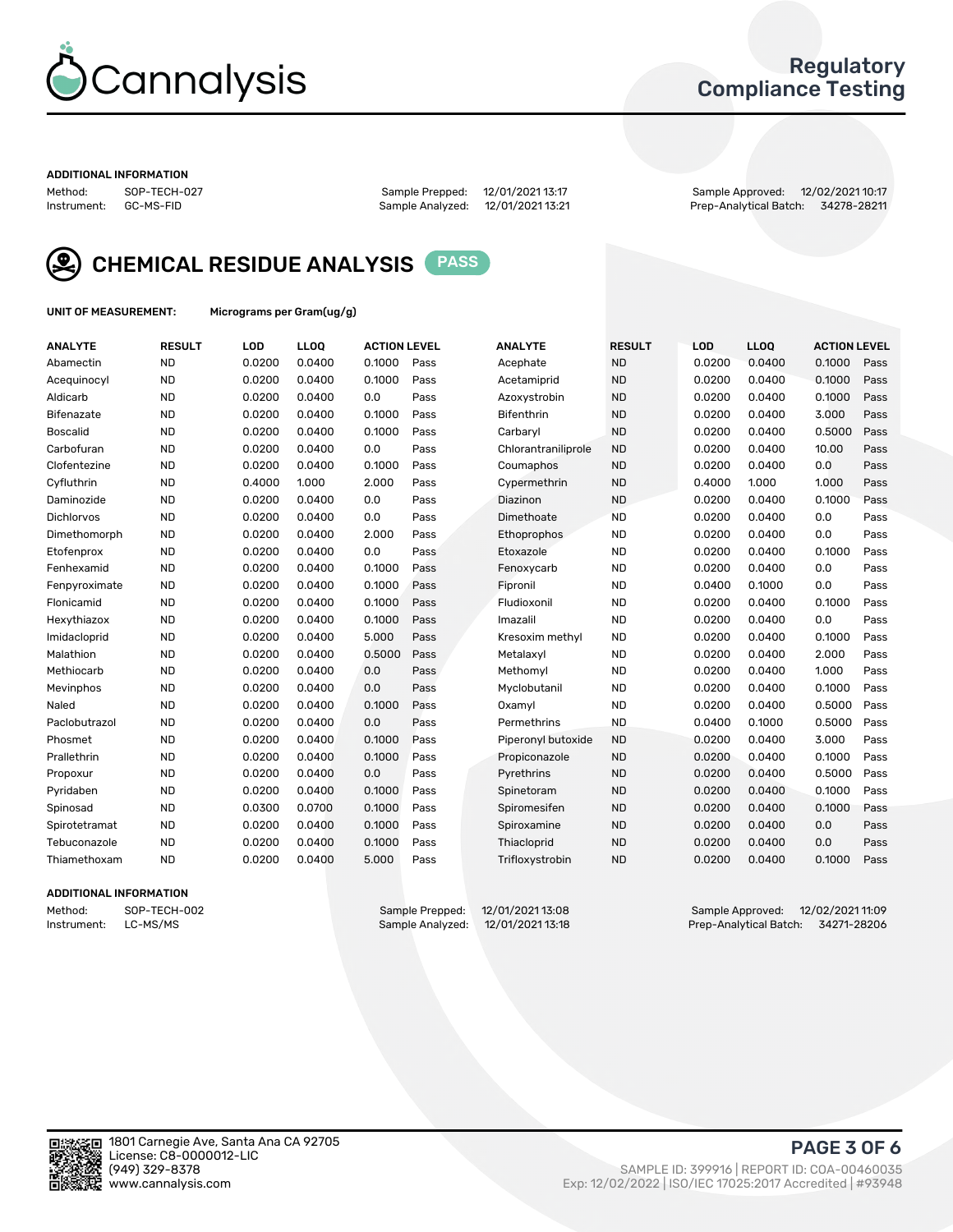

# CHEMICAL RESIDUE GC ANALYSIS PASS

| UNIT OF MEASUREMENT: |               | Micrograms per Gram(ug/g) |             |             |
|----------------------|---------------|---------------------------|-------------|-------------|
| <b>ANALYTE</b>       | <b>RESULT</b> | LOD                       | <b>LLOO</b> | <b>ACTI</b> |

| <b>ANALYTE</b>         | <b>RESULT</b> | LOD    | LLOO   | <b>ACTION LEVEL</b> |                  | <b>ANALYTE</b>   | <b>RESULT</b> | LOD    | <b>LLOO</b>            |                  | <b>ACTION LEVEL</b> |      |
|------------------------|---------------|--------|--------|---------------------|------------------|------------------|---------------|--------|------------------------|------------------|---------------------|------|
| Captan                 | <b>ND</b>     | 0.1000 | 0.2000 | 0.7000              | Pass             | Chlordane        | <b>ND</b>     | 0.0109 | 0.0136                 | 0.0              |                     | Pass |
| Methyl parathion       | <b>ND</b>     | 0.0400 | 0.1000 | 0.0                 | Pass             | <b>PCNB</b>      | <b>ND</b>     | 0.0200 | 0.0400                 | 0.1000           |                     | Pass |
| Chlorfenapyr           | <b>ND</b>     | 0.0800 | 0.1000 | 0.0                 | Pass             | Chlorpyrifos     | <b>ND</b>     | 0.0800 | 0.1000                 | 0.0              |                     | Pass |
|                        |               |        |        |                     |                  |                  |               |        |                        |                  |                     |      |
| ADDITIONAL INFORMATION |               |        |        |                     |                  |                  |               |        |                        |                  |                     |      |
| Method:                | SOP-TECH-010  |        |        |                     | Sample Prepped:  | 12/01/2021 13:08 |               |        | Sample Approved:       | 12/02/2021 10:29 |                     |      |
| Instrument:            | GC-MS/MS      |        |        |                     | Sample Analyzed: | 12/01/2021 13:19 |               |        | Prep-Analytical Batch: |                  | 34272-28207         |      |
|                        |               |        |        |                     |                  |                  |               |        |                        |                  |                     |      |

# RESIDUAL SOLVENT ANALYSIS PASS

UNIT OF MEASUREMENT: Micrograms per Gram(ug/g)

| <b>ANALYTE</b>       | <b>RESULT</b> | LOD    | <b>LLOO</b> | <b>ACTION LEVEL</b> |      | <b>ANALYTE</b>           | <b>RESULT</b>        | LOD    | <b>LLOO</b> | <b>ACTION LEVEL</b> |      |
|----------------------|---------------|--------|-------------|---------------------|------|--------------------------|----------------------|--------|-------------|---------------------|------|
| Acetone              | <b>ND</b>     | 50.00  | 100.0       | 5000                | Pass | Acetonitrile             | <b>ND</b>            | 50.00  | 100.0       | 410.0               | Pass |
| Benzene              | <b>ND</b>     | 0.5000 | 1.000       | 1.000               | Pass | Butane                   | $133.2 \text{ ug/g}$ | 50.00  | 100.0       | 5000                | Pass |
| Chloroform           | <b>ND</b>     | 0.5000 | 1.000       | 1.000               | Pass | Ethanol                  | <b>ND</b>            | 50.00  | 100.0       | 5000                | Pass |
| <b>Ethyl Acetate</b> | <b>ND</b>     | 50.00  | 100.0       | 5000                | Pass | <b>Ethyl Ether</b>       | <b>ND</b>            | 50.00  | 100.0       | 5000                | Pass |
| Ethylene oxide       | <b>ND</b>     | 0.5000 | 1.000       | 1.000               | Pass | Heptane                  | <b>ND</b>            | 50.00  | 100.0       | 5000                | Pass |
| Hexane               | <b>ND</b>     | 50.00  | 100.0       | 290.0               | Pass | <b>Isopropyl Alcohol</b> | <b>ND</b>            | 50.00  | 100.0       | 5000                | Pass |
| Methanol             | <b>ND</b>     | 50.00  | 100.0       | 3000                | Pass | Methylene chloride       | <b>ND</b>            | 0.5000 | 1.000       | 1.000               | Pass |
| Pentane              | <b>ND</b>     | 50.00  | 100.0       | 5000                | Pass | Propane                  | <b>ND</b>            | 50.00  | 200.0       | 5000                | Pass |
| Toluene              | <b>ND</b>     | 50.00  | 100.0       | 890.0               | Pass | Xvlenes                  | <b>ND</b>            | 50.08  | 100.0       | 2170                | Pass |
| Trichloroethylene    | <b>ND</b>     | 0.5000 | 1.000       | 1.000               | Pass | 1.2-Dichloroethane       | <b>ND</b>            | 0.5000 | 1.000       | 1.000               | Pass |

### ADDITIONAL INFORMATION

| ADDITIONAL INFORMATION |              |                                  |                                   |                                    |  |
|------------------------|--------------|----------------------------------|-----------------------------------|------------------------------------|--|
| Method:                | SOP-TECH-021 | Sample Prepped: 12/01/2021 13:17 |                                   | Sample Approved: 12/02/2021 10:06  |  |
| Instrument:            | HS-GC-MS/FID |                                  | Sample Analyzed: 12/01/2021 14:04 | Prep-Analytical Batch: 34279-28213 |  |



UNIT OF MEASUREMENT: Cycle Threshold (Ct)

| <b>ANALYTE</b> | <b>RESULT</b>              | LOD   | <b>LLOO</b> |     | <b>ACTION LEVEL</b> | <b>ANALYTE</b>   | <b>RESULT</b> | <b>LOD</b> | <b>LLOO</b>            |                  | <b>ACTION LEVEL</b> |
|----------------|----------------------------|-------|-------------|-----|---------------------|------------------|---------------|------------|------------------------|------------------|---------------------|
| A.fumigatus    | <b>ND</b>                  | 33.00 | 0.0         | 0.0 | Pass                | A. flavus        | <b>ND</b>     | 33.00      | 0.0                    | 0.0              | Pass                |
| A. niger       | <b>ND</b>                  | 33.00 | 0.0         | 0.0 | Pass                | A. terreus       | <b>ND</b>     | 33.00      | 0.0                    | 0.0              | Pass                |
| <b>STEC</b>    | <b>ND</b>                  | 33.00 | 0.0         | 0.0 | Pass                | Salmonella spp   | <b>ND</b>     | 33.00      | 0.0                    | 0.0              | Pass                |
|                | ADDITIONAL INFORMATION     |       |             |     |                     |                  |               |            |                        |                  |                     |
| Method:        | SOP-TECH-016, SOP-TECH-022 |       |             |     | Sample Prepped:     | 12/02/2021 09:15 |               |            | Sample Approved:       | 12/02/2021 13:32 |                     |
| Instrument:    | aPCR                       |       |             |     | Sample Analyzed:    | 12/02/2021 09:17 |               |            | Prep-Analytical Batch: |                  | 34288-28219         |

PAGE 4 OF 6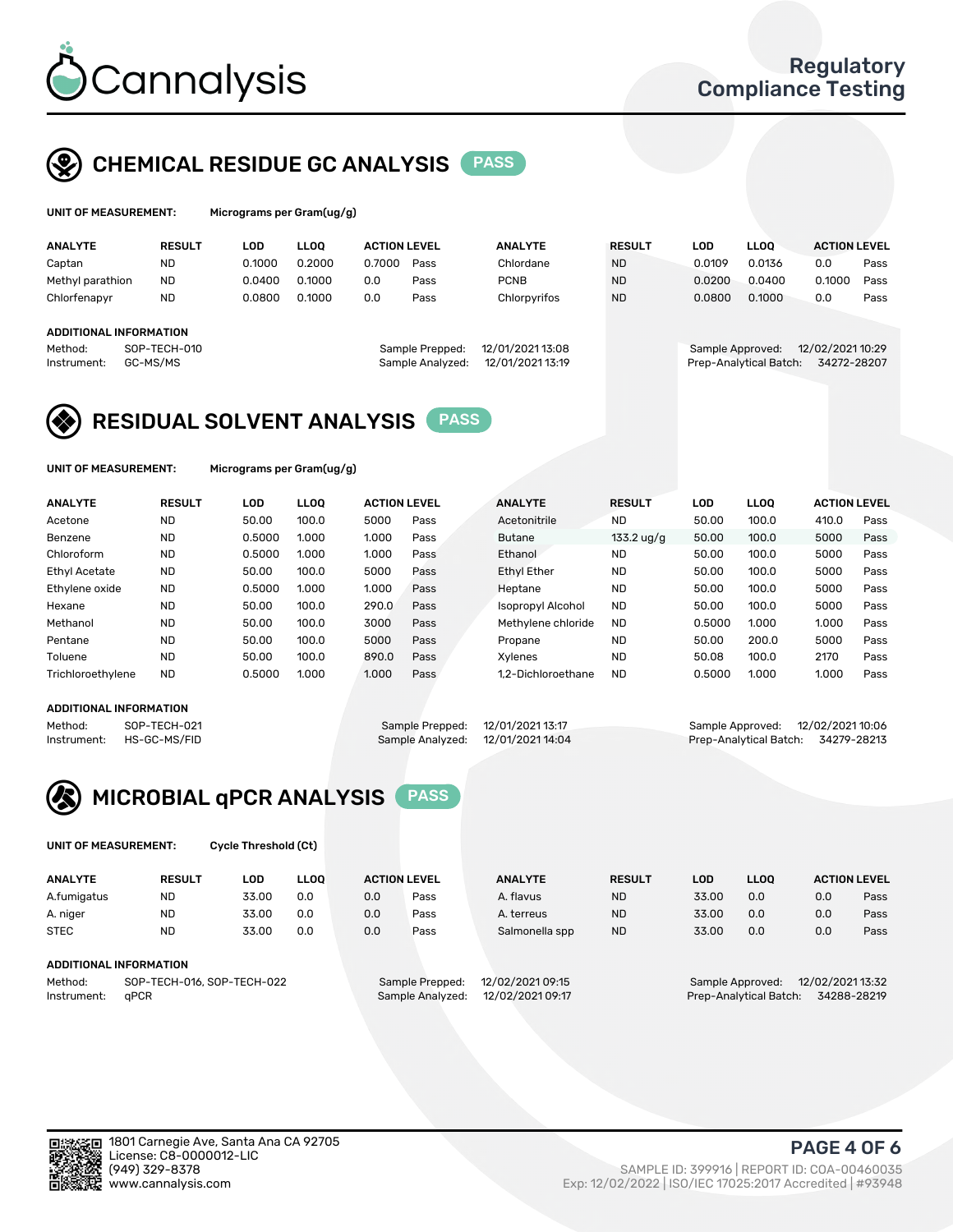



| UNIT OF MEASUREMENT:                                   |                            | Micrograms per Gram(ug/g) |             |                     |                  |                  |               |            |                        |                     |      |
|--------------------------------------------------------|----------------------------|---------------------------|-------------|---------------------|------------------|------------------|---------------|------------|------------------------|---------------------|------|
| <b>ANALYTE</b>                                         | <b>RESULT</b>              | LOD                       | <b>LLOO</b> | <b>ACTION LEVEL</b> |                  | <b>ANALYTE</b>   | <b>RESULT</b> | <b>LOD</b> | <b>LLOQ</b>            | <b>ACTION LEVEL</b> |      |
| Arsenic                                                | <b>ND</b>                  | 0.0120                    | 0.1000      | 0.2000              | Pass             | Cadmium          | <b>ND</b>     | 0.0072     | 0.0500                 | 0.2000              | Pass |
| Lead                                                   | <b>ND</b>                  | 0.0068                    | 0.0500      | 0.5000              | Pass             | Mercury          | <b>ND</b>     | 0.0060     | 0.0500                 | 0.1000              | Pass |
| <b>ADDITIONAL INFORMATION</b>                          |                            |                           |             |                     |                  |                  |               |            |                        |                     |      |
| Method:                                                | SOP-TECH-013               |                           |             |                     | Sample Prepped:  | 12/02/2021 11:26 |               |            | Sample Approved:       | 12/02/2021 16:40    |      |
| Instrument:                                            | ICP-MS                     |                           |             |                     | Sample Analyzed: | 12/02/2021 12:52 |               |            | Prep-Analytical Batch: | 34290-28225         |      |
| (業)                                                    | <b>MYCOTOXINS ANALYSIS</b> |                           |             |                     |                  |                  |               |            |                        |                     |      |
| UNIT OF MEASUREMENT:<br>Micrograms per Kilogram(ug/kg) |                            |                           |             |                     |                  |                  |               |            |                        |                     |      |

| <b>ANALYTE</b>                | <b>RESULT</b> | LOD   | <b>LLOO</b>     | <b>ACTION LEVEL</b> | <b>ANALYTE</b> | <b>RESULT</b>    | LOD   | <b>LLOO</b>      | <b>ACTION LEVEL</b> |      |
|-------------------------------|---------------|-------|-----------------|---------------------|----------------|------------------|-------|------------------|---------------------|------|
| Aflatoxin B1                  | ND            | 1.000 | 2.000           | N/A                 | Aflatoxin B2   | <b>ND</b>        | 2.000 | 5.000            | N/A                 |      |
| Aflatoxin G1                  | <b>ND</b>     | 2.000 | 5.000           | N/A                 | Aflatoxin G2   | <b>ND</b>        | 2.000 | 5.000            | N/A                 |      |
| <b>Total Aflatoxins</b>       | <b>ND</b>     | 10.00 | 14.00           | 20.00<br>Pass       | Ochratoxin A   | <b>ND</b>        | 1.000 | 2.000            | 20.00               | Pass |
| <b>ADDITIONAL INFORMATION</b> |               |       |                 |                     |                |                  |       |                  |                     |      |
| SOP-TECH-020<br>Method:       |               |       | Sample Prepped: | 12/01/2021 13:19    |                | Sample Approved: |       | 12/02/2021 10:34 |                     |      |

Instrument: LC-MS/MS Sample Analyzed: 12/01/2021 13:20 Prep-Analytical Batch: 34280-28208

### FILTH & FOREIGN MATERIAL ANALYSIS PASS Q

|  | UNIT OF MEASUREMENT: |
|--|----------------------|
|  |                      |

Filth and Foreign Matter (%, #/3g)

| <b>ANALYTE</b>                                              | <b>RESULT</b> | LOD | <b>LLOO</b> | <b>ACTION LEVEL</b> |                                     | <b>ANALYTE</b>                       | <b>RESULT</b> | LOD | LLOO                                       | <b>ACTION LEVEL</b>             |      |
|-------------------------------------------------------------|---------------|-----|-------------|---------------------|-------------------------------------|--------------------------------------|---------------|-----|--------------------------------------------|---------------------------------|------|
| IF RH ME                                                    | <b>ND</b>     | 0.0 | 0.0         | 1.000               | Pass                                | <b>IFM</b>                           | <b>ND</b>     | 0.0 | 0.0                                        | 25.00                           | Pass |
| Mold                                                        | <b>ND</b>     | 0.0 | 0.0         | 25.00               | Pass                                | <b>SSCD</b>                          | <b>ND</b>     | 0.0 | 0.0                                        | 25.00                           | Pass |
| ADDITIONAL INFORMATION                                      |               |     |             |                     |                                     |                                      |               |     |                                            |                                 |      |
| Method:<br>SOP-TECH-009<br>Instrument:<br>Visual Inspection |               |     |             |                     | Sample Prepped:<br>Sample Analyzed: | 12/02/2021 14:58<br>12/02/2021 15:00 |               |     | Sample Approved:<br>Prep-Analytical Batch: | 12/02/2021 16:42<br>34301-28231 |      |